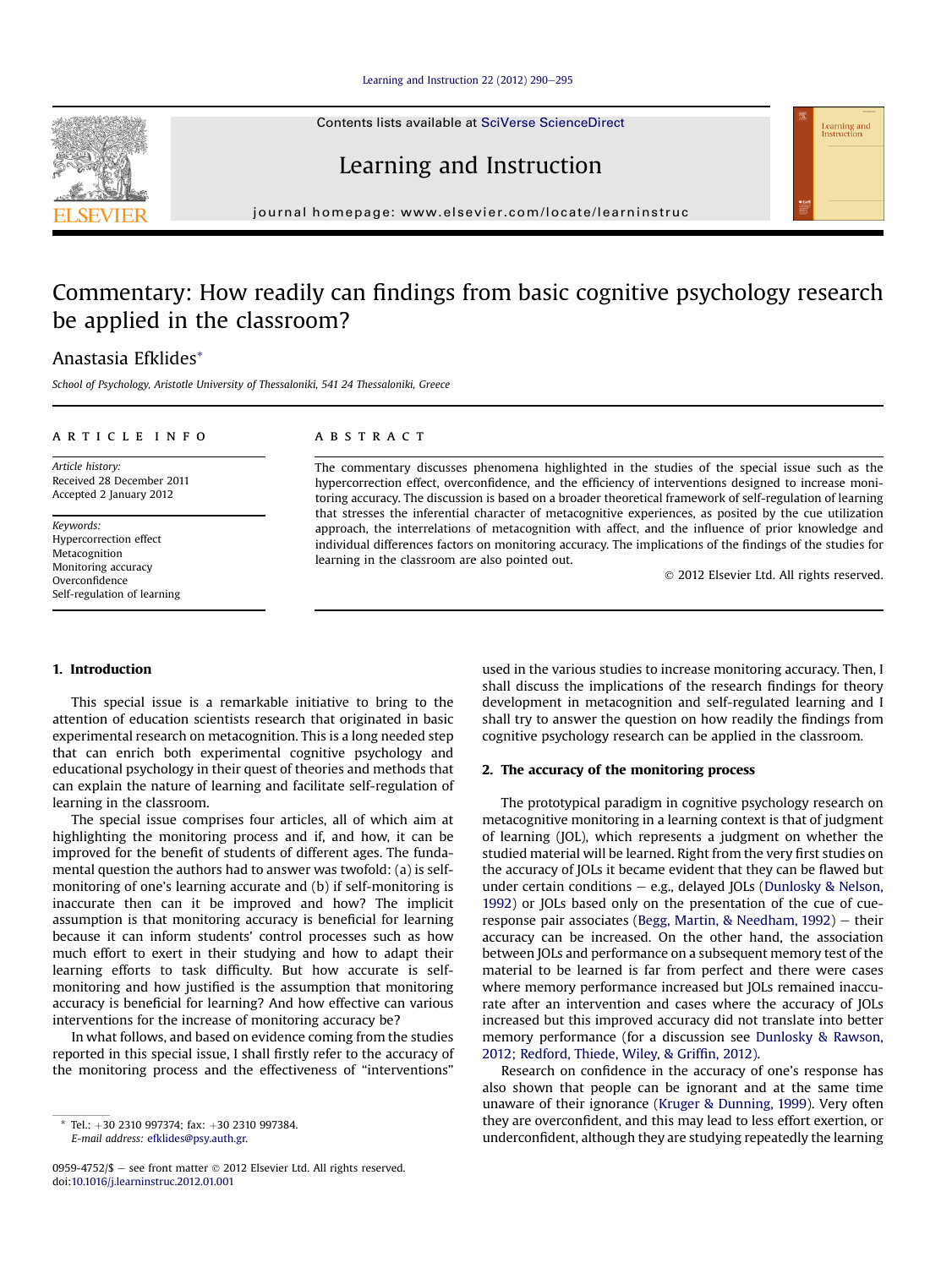material (Koriat & Ma'ayan, 2005). This kind of evidence suggests that monitoring accuracy is crucial for proper control decisions. But is this conclusion justified in light of the studies reported in this special issue?

First of all, is there evidence on the accuracy of monitoring in the studies reviewed here? Metcalfe and Finn (2012) found quite high monitoring accuracy, but also a hypercorrection effect. This is a well documented phenomenon that reflects children's as well as adults' (Butterfield & Metcalfe, 2001) tendency to change their initial response, after they are given corrective feedback, although it had been endorsed with high confidence. Moreover, people often report that they knew the answer all along. The hypercorrection phenomenon is counterintuitive because people change the answers they should not change, had they relied on their feeling of confidence that informs them that their answer is correct.

Dunlosky and Rawson (2012) also found a generally high level of monitoring accuracy and present evidence that decreasing one's overconfidence is critical for improved performance in a learning task in the presence of corrective feedback. This evidence is in the expected direction, because decreasing confidence presumably makes people more careful and more willing to invest effort to improve learning. On the other hand, Pieschl, Stahl, Murray, and Bromme (2012) found mixed evidence on monitoring accuracy depending on the measure of monitoring used. Adaptation to task demands in terms of material studied was associated with learning, suggesting accurate monitoring, but self-report measures such as confidence, satisfaction, or judgment of task complexity were not associated with task performance— an indication of low monitoring accuracy. Redford et al. (2012) also found very poor metacomprehension accuracy. This is a very confusing picture indeed and requires some explanation.

#### 2.1. Methodological issues

One way to explain the contradictory findings on monitoring accuracy is to look more closely at the specifics of the studies reported in the special issue. The findings on monitoring accuracy may vary for a number of methodological differences (see Table 1), including the age of the participants: school children to university students; the measure of monitoring accuracy used (absolute or relative accuracy) (see also Boekaerts & Rozendaal, 2010); the type of monitoring indicator selected: for example, some of the studies collected data based on metacognitive feelings (for the distinction of metacognitive feelings from judgments see Efklides, 2001, 2008; Koriat & Levy-Sadot, 1999), such as confidence or satisfaction, whereas others relied on metacognitive judgments, such as judgment of response correctness and self-scoring, or judgment of task complexity; the timing of monitoring (e.g., before, during, or after

| $\sim$<br>. . | $\sim$ |  |
|---------------|--------|--|
|---------------|--------|--|

| Features of the studies of the special issue. |  |  |  |  |  |  |  |
|-----------------------------------------------|--|--|--|--|--|--|--|
|-----------------------------------------------|--|--|--|--|--|--|--|

task processing); the type of task used (memory task, reading comprehension task or problem solving); the presence of corrective feedback, and the presence of some kind of intervention to facilitate monitoring accuracy.

The differences between the studies are gross but still one can conclude that monitoring can be accurate or inaccurate regardless of age, since both accuracy and inaccuracy can be detected in both children and older students. Moreover, accuracy or inaccuracy is found regardless of the measure used—absolute (i.e., the discrepancy between confidence ratings and actual performance) or relative accuracy (i.e., the correlation between the person's ratings of confidence and performance on each item). However, the monitoring indicator used, the timing of monitoring, the presence of corrective feedback, and the type of task used seem to be important for the measurement of the accuracy of monitoring.

#### 2.2. Hypercorrection and overconfidence

Let's take the case of confidence. It was directly measured by Metcalfe and Finn (i.e., the question posed to students regarded how sure they were about the correctness of their answer) whereas Dunlosky and Rawson measured confidence indirectly by asking students to self-score their response (no credit, partial credit, full credit). Pieschl et al., on the other hand, used a composite score that included confidence along with satisfaction and self-efficiency, and therefore departs from the measures used in the other two studies. The measures used by Metcalfe and Finn and Dunlosky and Rawson, however, are quite close, because self-scoring depends, at least to a certain extent, on the confidence on the correctness of one's response.

If the two measures do tap confidence, then the findings of the two studies seem contradictory (i.e., overconfidence facilitating correction of one's response and overconfidence impeding learning). But is there a deeper contradiction between the findings of the two studies? Actually, not. Underconfidence in Dunlosky and Rawson (2012) was not associated with improved learning performance. This suggests that some degree of overconfidence is important for effective self-regulation that is initiated by metacognitive judgments. Hypercorrection, on the other hand, implies that overconfidence is not necessarily a liability; on the contrary, it can be helpful because it makes people more open to change and correction of prior responses thought to be correct. What is critical for change is the presence of corrective feedback.

But do overconfident people always change their initial incorrect response? As Dunlosky and Rawson showed, high overconfidence associated with low level of prior knowledge is not conducive to change of response even in the presence of corrective feedback. This is the case of ignorance and unawareness of

| Variable/Study        | Metcalfe & Finn               | Dunlosky & Rawson             | Redford et al.               | Pieschl et al.                             |
|-----------------------|-------------------------------|-------------------------------|------------------------------|--------------------------------------------|
| Participants' age     | 3-5th grade children          | College students              | 7th grade students           | University students                        |
| Measure of monitoring | Relative accuracy             | Absolute accuracy             | Relative accuracy            | Relative accuracy                          |
| Monitoring indicator  | Confidence: "knew it all      | Self-scoring of response      | Metacomprehension            | Task-specific questionnaires               |
|                       | along" judgment               |                               | judgment (as in JOLs)        | (e.g., judgment of task complexity,        |
|                       |                               |                               |                              | self-efficiency, satisfaction, confidence) |
|                       |                               |                               |                              | and log files                              |
| Timing of monitoring  | After response production     | During practice               | After concept map and        | After problem solving                      |
|                       |                               |                               | before testing               |                                            |
| Type of task used     | General information questions | Learning key term definitions | Reading science texts        | Memory and evaluation of scientific texts  |
| Corrective feedback   | Yes                           | Yes                           | N <sub>0</sub>               | No                                         |
| Intervention          | Yes                           | <b>Yes</b>                    | Yes                          | No                                         |
| Control processes     | Allocation of attention       | Allocation of time and        | Strategies for the           | Number of hypertext pages                  |
|                       |                               | "effort" on task              | construction of concept maps | visited and strategy use.                  |